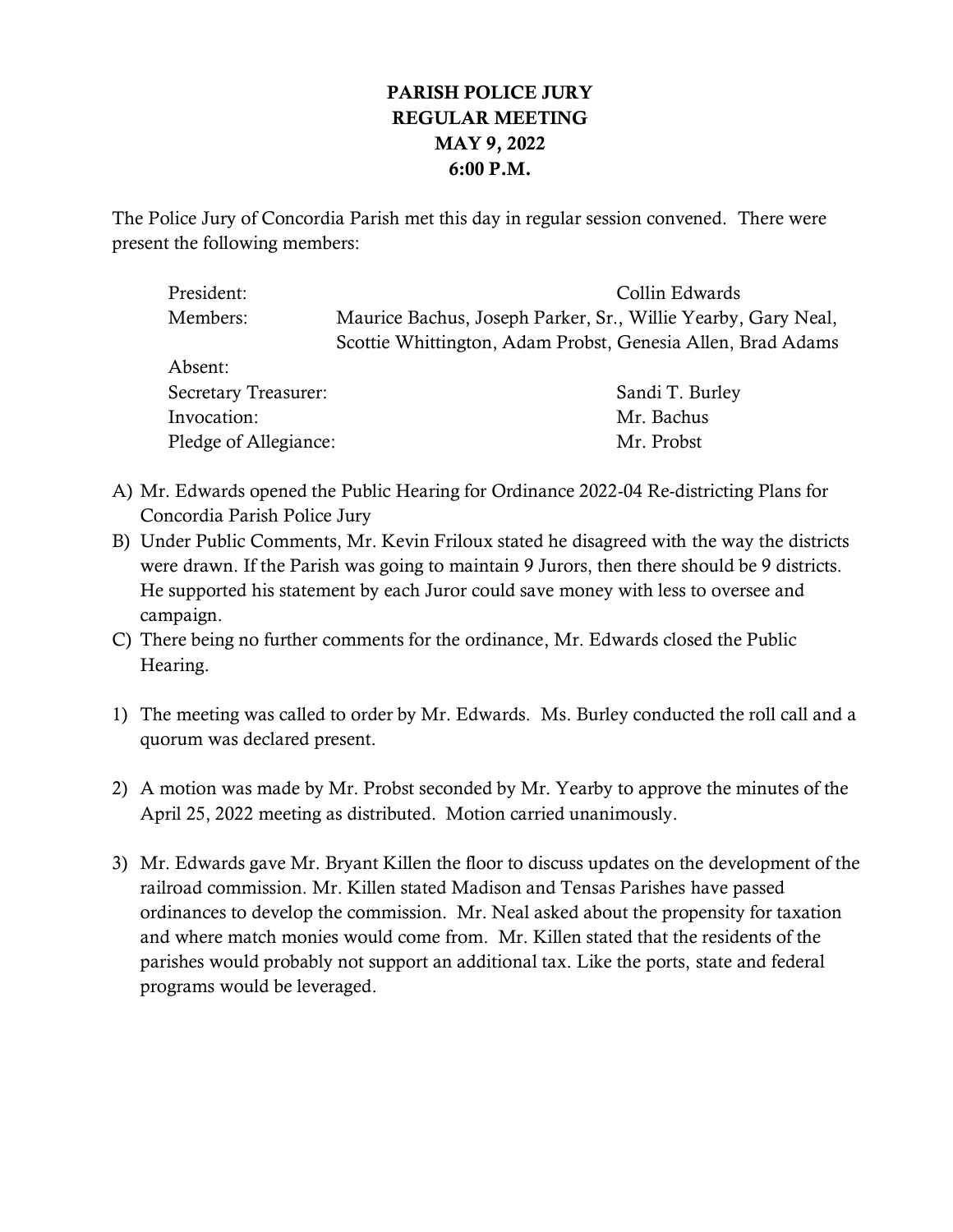Mr. Bachus asked what was the worst-case scenario of pursuing bringing the railroad back to the parishes. Mr. Killen stated that even if the railroad development failed, there would be no money out of the pockets of the residents. The burden of the tracks through the parishes would be on the railroad district and ports. The railroad commission would operate as a public entity, not privately owned.

With no further questions, Mr. Parker asked for the ordinance to be placed on the next agenda. A motion was made by Mr. Yearby seconded by Mr. Probst to re-advertise for a public hearing to consider the ordinance at the next regular meeting.

- 4) Ms. Yates was not present and had asked to be placed on next meeting's agenda.
- 5) A motion was made by Mr. Yearby seconded by Mr. Bachus to adopt Ordinance 2022-04 Redistricting Plans for Concordia Parish Police Jury. There were no further comments. Motion carried unanimously. (See Addendum for Ordinance 2022-04.)
- 6) Resolution 22-012 LGAP Resolution of Support was offered for review and approval. The Parish applies for LGAP funding to help fund major equipment purchases. A motion was made by Mr. Parker seconded by Mr. Yearby to approve the resolution. Motion carried unanimously. (See Addendum for Resolution 22-012.)
- 7) Resolution 22-013 CWEF Resolution of Support was offered for review and approval. The water districts of the parish – Concordia Waterworks and Lake St. John Waterworks rely on these funding projects for improvements to their systems. A motion was made by Mr. Parker seconded by Mr. Probst to approve the resolution. Motion carried unanimously. (See Addendum for Resolution 22-013.)
- 8) Resolution 22-014 Naming the Concordia Sentinel as the Parish's Official Journal was offered for review and approval. The Parish is required each your to name its official journal for publications. The Concordia Sentinel being located and distributed in Concordia Parish upholds the requirements to be named as the official journal. A motion was made by Mr. Probst seconded by Ms. Allen to approve the resolution naming Concordia Sentinel as the official journal of the parish. Motion carried unanimously. (See Addendum for Resolution 22-014.)
- 9) Mr. Probst stated that the residents of Forest Road were not able to attend. He asked for a motion to move agenda item number 18 (Executive Session) for current action. The motion was seconded by Mr. Yearby and carried unanimously. A motion was made by Mr. Probst seconded by Mr. Yearby to enter into executive session. Motion carried unanimously. A motion was made by Mr. Probst seconded by Mr. Yearby to return from executive session and the regular meeting resume. Motion carried unanimously.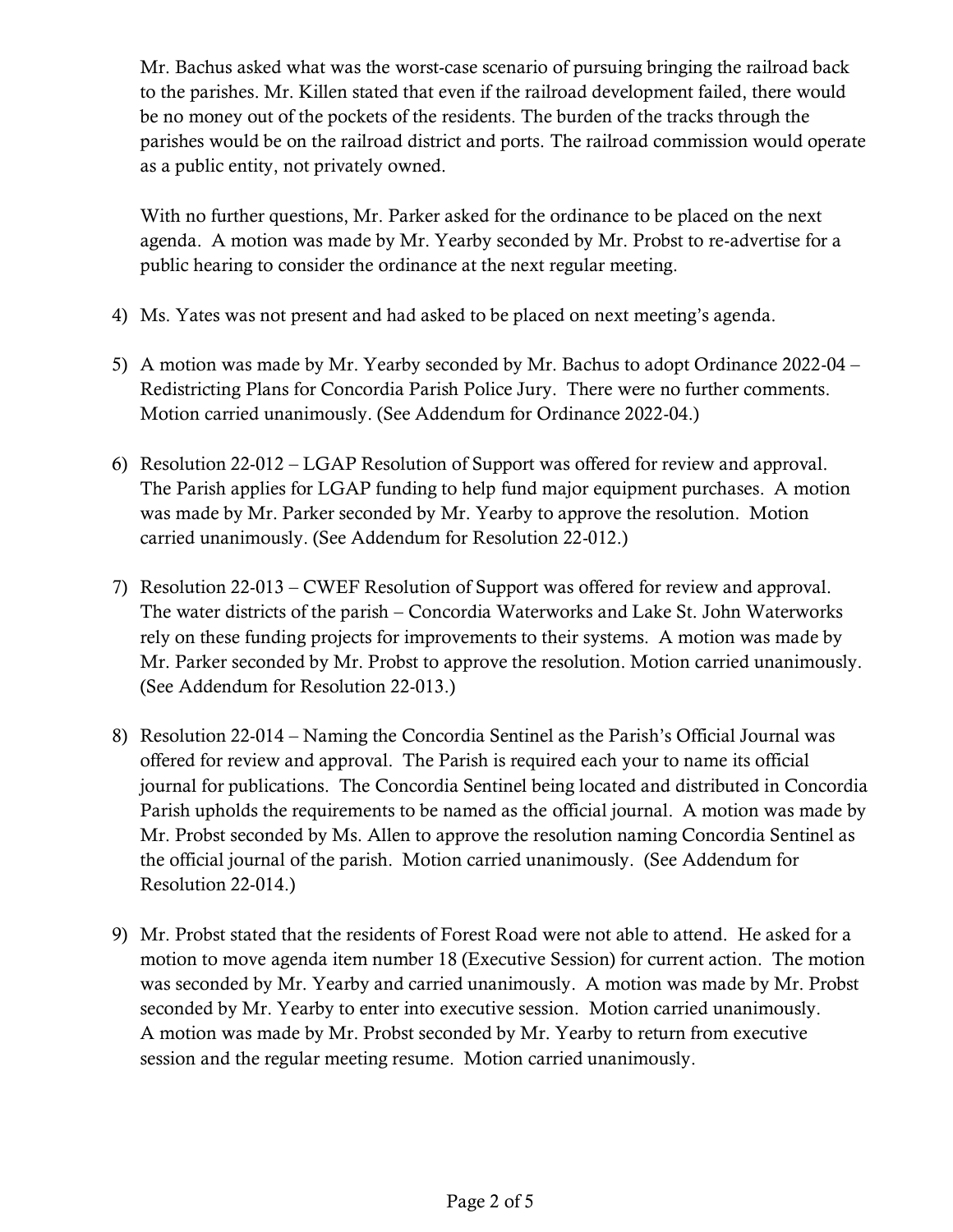10)Committee Reports / Action:

- a) Finance Ratify Purchase Orders and Bank Statements; A motion was made by Mr. Probst seconded by Mr. Adams to ratify the financial documents. There were no public comments. Motion carried unanimously.
- b) Finance Ratify Quarter 1 amendments to 2022 Budget; The Finance Committee met and reviewed the 2022 amended budget. A motion was made by Mr. Probst seconded by Mr. Adams to adopt the budget as presented. There were no public comments. Motion carried unanimously. (See Addendum for Q1 Revised Budget.)
- 11)Ms. Burley gave an update on open projects of the parish. Key updates were:

Brushy Bayou – Per GOHSEP, the project is about 60 days from complete review and approval. The application will then be sent to the Federal level for funding and awarding of Phase 2. Follow up will be conducted with Jordan, Kaiser, & Sessions (JKS) for status of DOTD review and comments.

PA 4462 – The asphalt portion of this project is in final review for funding approval. The gravel portion has been approved and materials and timeline will need to be coordinated once the Mississippi River is low enough to conduct the work needed.

HM 4590 – Working with public entities for mitigation needs from the winter storm. So far, generators are the biggest key component needed to keep operations running. An extension for the application has been given statewide.

Broadband – No updates on awards have been received.

ARPA – Annual report was submitted timely.

12) Jurors brought forward the following Ordinance Violations:

Yearby – 452 Concordia Park, needs grass mowed

Whittington – locations on Stevens and Eagle Road need cleaned up

Allen – house of Shelly Barns on Green Acres needs junk cleaned up

Adams – Property at end of Poole Road

A motion was made by Mr. Probst seconded by Mr. Yearby to cite the above violations. Motion carried unanimously.

13) Under the Secretary / Treasurer's Report, Ms. Burley brought forward:

- a) Tier 3 Reports are due by May  $15<sup>th</sup>$ .
- b) The firewall protection on the server is due. This is typically done in a three-year renewal. The costs have considered increased due to features needed to prevent cyberattacks. Computer Consultants had reached out to their providers and offered a quote by My Tech Partners for one and three year prices. Ms. Burley requested permission to purchase the three-year agreement to prevent further cost increases. A motion was made by Mr. Probst seconded by Mr. Yearby to approve the purchase. Motion carried unanimously.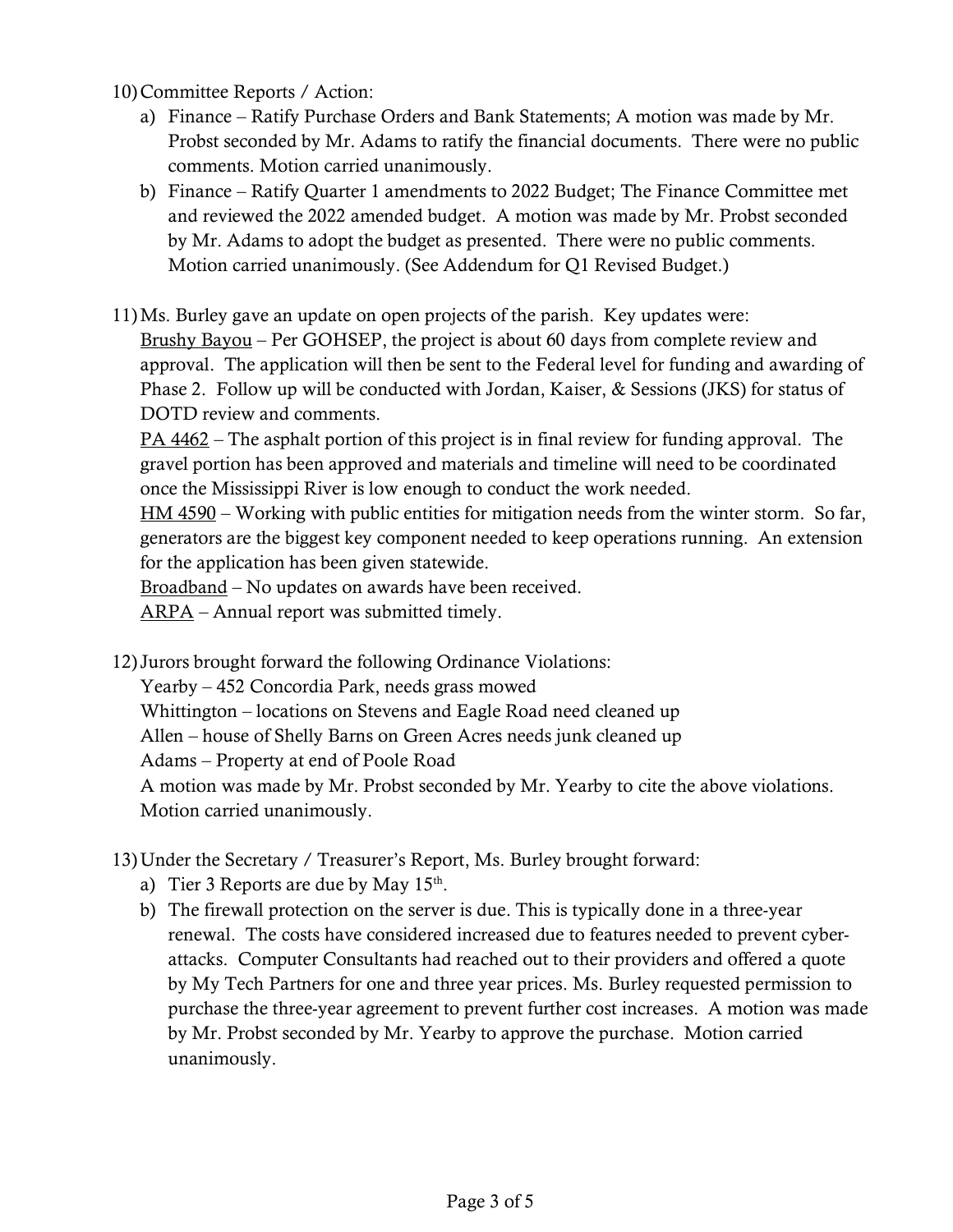- 14)A motion was made by Mr. Adams seconded by Ms. Allen and carried unanimously to approve the following liquor licenses: JoJo's Drive Thru, Monterey Market, Swamp Dog / Frozen Spokane, Swamp Dog / Spokane Resort, Dodge Store
- 15)Mr. Guillory gave the following updates on Superintendent's Work Orders. 610 (yards) – 18 Belle Grove; 18 Ron Road; 12 Washington Heights; 74 Bob Rife; 30 Townsend; 14 Smart Lane; 16 Herbert Crouch Road; 5 Doty Road; 5 Rabb Road Pitrun (yards) – 15 Whitehall for culvert; 48 Luke Martin Maintenance Gravel (yards) – 48 Luke Martin

Culverts needed – Hebert Crouch Road has collapsed. A 36x40 is \$3,944. Two culverts are needed for Poole Road in Ferriday. 2 – 5 feet x 100 feet, 12 gauge culverts - \$18,740. Discussed using LGAP funds to help with further culvert needs.

Mr. Guillory stated he needed more operators and laborers. Also discussed the use of temporary staff.

Mr. Guillory also stated that the ice machine at the barn is not working right. A new one would cost around \$8,000. Mr. Parker stated he would have someone look at it before deciding to purchase another one.

A motion was made by Mr. Probst seconded by Mr. Yearby to approve the materials, culvert purchase and advertise for two laborers and one operator. No further comments. Motion carried unanimously.

- 16)Work Orders from the Jurors were next brought forward. A motion was made by Mr. Probst seconded by Mr. Whittington to approve the following: Parker – potholes on Bayou Drive Yearby – the culvert is ready to install at 744 Mooselodge  $Allen - 336$  Doty Road, land has been cleared and ditches need cleaning out Neal – canal by Delta Charter needs to be cleaned out; canal between Ater Warehouse and Ridgecrest needs to be cleaned out Adams – culvert needed on Gore Road; driveway needs patching at 120 Mount Lane off of Deadning Road; ditches are holding water at the end of Hart Young Road
- 17) Under Correspondence, Mr. Adams discussed adding Red Oak Lane and Perch Hole Road to the Parish Road System. A motion was made by Mr. Adams seconded by Mr. Yearby to advertise for a public hearing to adopt as an ordinance. Motion carried unanimously.